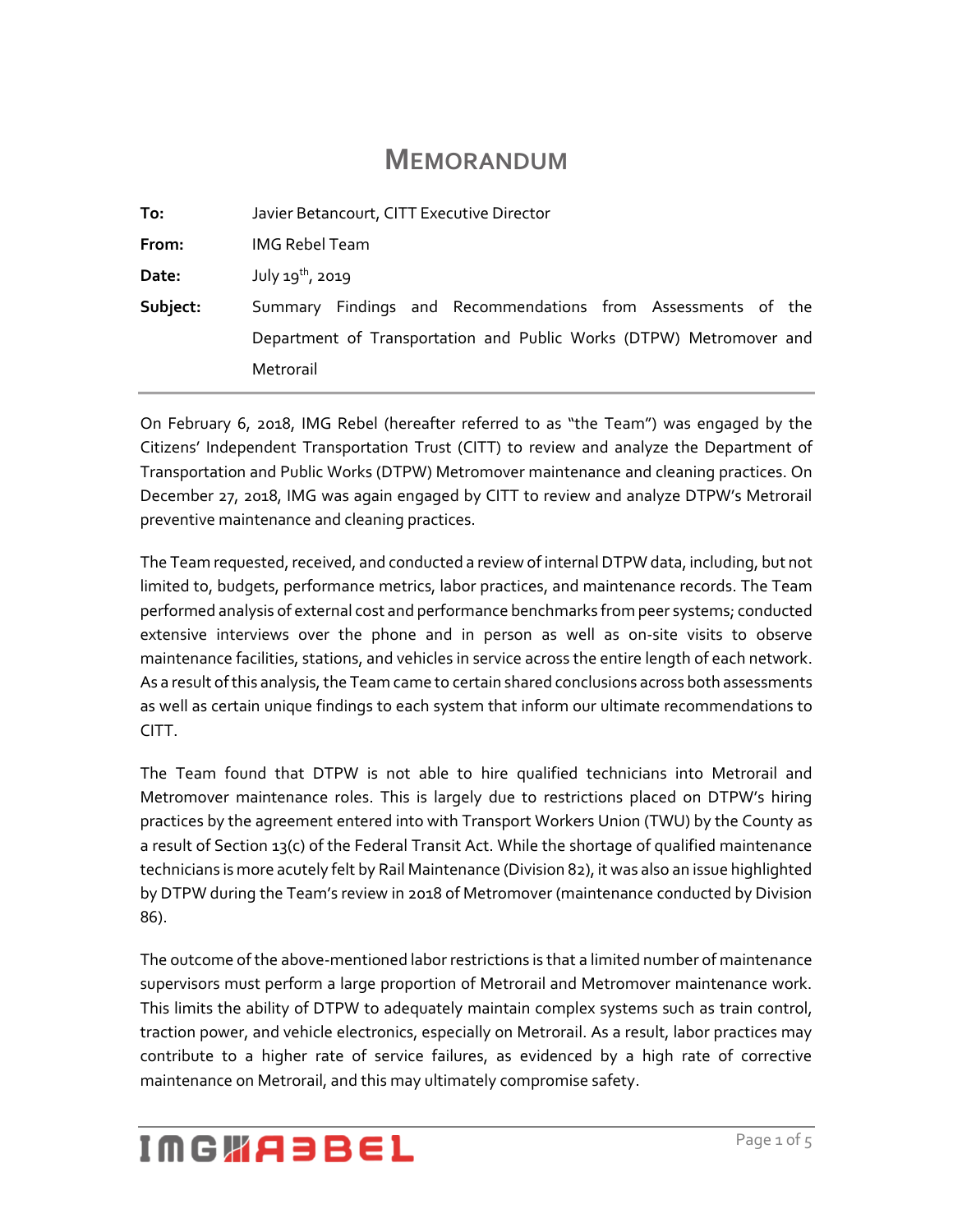#### *Findings*

The Team made findings that were similar between the two systems, as detailed below:

- 1. Preventive maintenance: In general, DTPW adheres to its preventive maintenance schedules and practices as laid out in maintenance checklists for both Metromover and Metrorail. This is evidenced by high rates of preventive maintenance adherence, typically above the 90% goal for both systems. However, for Metrorail, it is unclear whether preventive maintenance activities are effective in preventing failures, as roughly 50% of all maintenance work orders are unscheduled or corrective in nature, higher than the 30% internal goal that DTPW sets for itself. The opposite is true for Metromover, where unscheduled maintenance typically only composes less than 10% of work orders.
- 2. Asset management system: DTPW's Enterprise Asset Management System (EAMS) is currently used for Metromover largely as a document management system instead of as a robust and modern asset management system. Maintenance work orders are recorded on paper forms, which are then scanned and stored in PDF format with no ability to quantitatively analyze the data entered into the forms. Metrorail currently does not use EAMS at all, though implementation is planned. Nevertheless, the Team's concern relates to the nature of future implementation, as EAMS should enable DTPW supervisors to view rich data in chart format related to trends in parts failure, maintenance history of specific vehicles to check for recurrent issues, historic diagnostic measurements, labor hours spent on specific work orders, etc. to better inform future preventive maintenance practices. Such analysis is not currently possible in the implementation of EAMS used for Metromover, and the Team has not seen an EAMS implementation plan for Metrorail that would enable this type of analysis there.
- 3. Performance metrics: The performance metrics reported upon regularly to CITT are not closely tied to customer/passenger outcomes, which leads to reported performance appearing better than what passengers may experience. As an example, Metrorail's ontime performance is currently reported at an aggregate level across an entire month, whereas most passengers will more closely perceive on-time performance specifically during weekday peaks (AM and PM).
- 4. Budgets: Maintenance budgets are typically unrealistic when compared with the historic actual spending at both Metromover and Metrorail, indicating a mismatch between the needs of the departments and what they receive in approved budget. At the same time, cost benchmarks are in line with peers; Operating and Maintenance (O&M) cost per vehicle revenue mile (for Metrorail) and per passenger mile (for Metromover) is roughly at the median of peer systems, indicating cost overruns versus budgets are not unduly causing Metromover or Metrorail's costs to rise above the costs of comparable peers.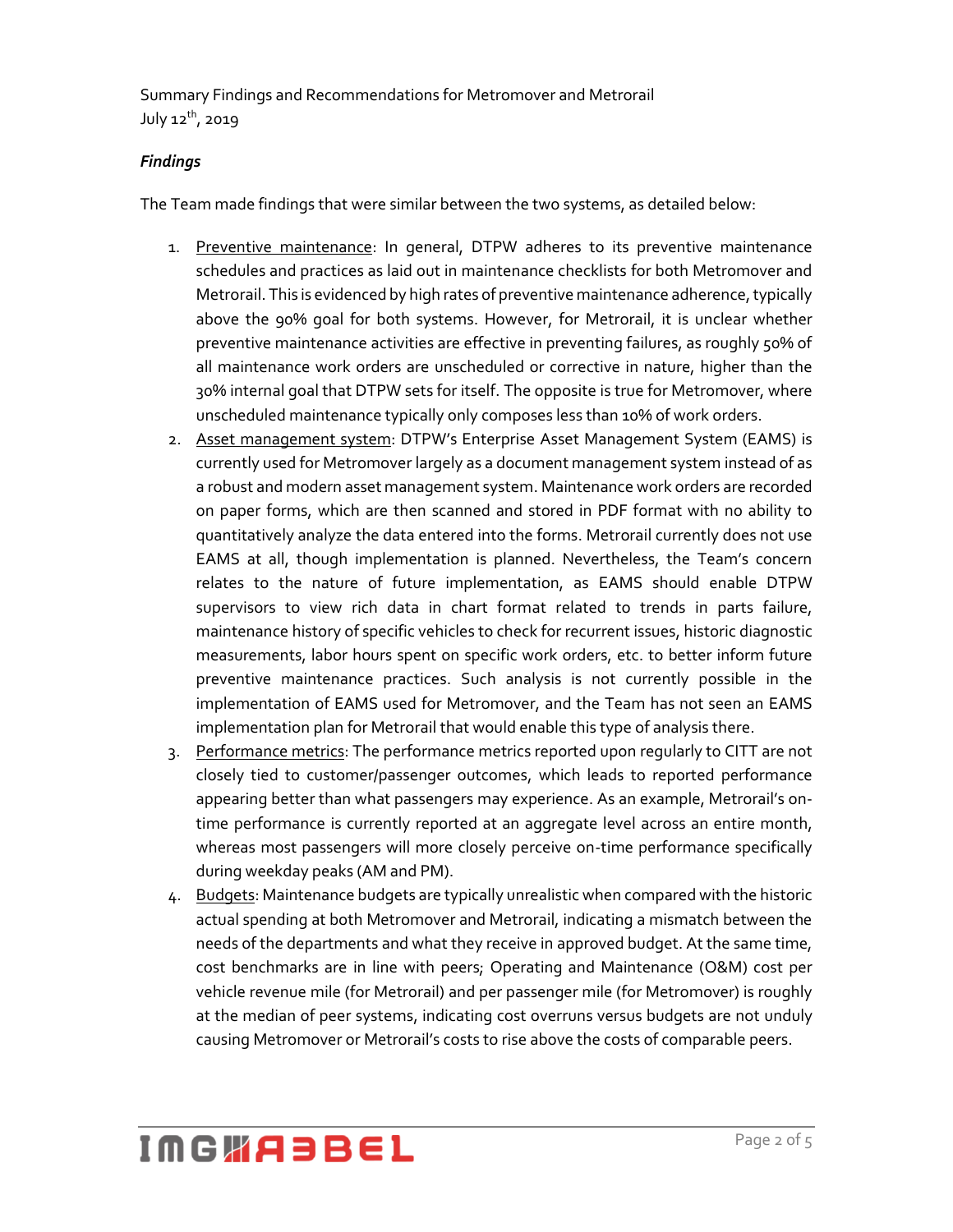The Team made certain findings that were specific to each individual system:

#### *Metromover*

- 5. Cleanliness: Elevator and escalator cleanliness is less than satisfactory, likely exacerbated by the fact that restrooms are not available at most Metromover stations and that the service is free to use. This may dissuade passenger ridership, given undesirable odor and appearance at Metromover stations.
- 6. Spare parts: Metromover maintains a high spare parts inventory due to the use of a "minmax" inventory management technique, leading to overstocking even though the vast majority of spare parts are used for scheduled maintenance activity, for which demand can be predicted in advance and stocked for at an appropriate level.

#### *Metrorail*

- 7. Vehicle manuals: Manuals for the new Hitachi vehicles are still in draft form more than 18 months after the delivery of the first new vehicle, and multiple configurations are currently in use across the delivered vehicles, making it difficult for Rail Maintenance to determine proper maintenance procedures to adequately maintain each new vehicle.
- 8. Spare parts: There are spare parts shortages for both the legacy Budd and new Hitachi vehicles. Legacy Budd vehicles did not undergo a mid-life vehicle overhaul, recently leading to high rates of failures, and spare parts are no longer manufactured for these vehicles, leading to many legacy vehicles being cannibalized for parts. Secondly, Hitachi has failed to deliver adequate spare parts to fulfill its contract requirement of \$18 million in spare parts for Metrorail's new vehicles. Certain parts have been wearing prematurely on Hitachi vehicles, such as wheels, possibly due to the suboptimal configuration of certain settings, and this has driven a need for additional spare parts to maintain vehicle availability for peak service.
- 9. Cleaning: Vehicles were found to be inadequately clean during service, driven by a variety of challenges that DTPW faces in this regard. Firstly, vehicle cleaners for Metrorail are subject to the same requirements of the  $13(c)$  agreement as rail maintenance technicians. This has prevented outside staff from being hired as cleaners, and among the existing cleaners, only 10% of scheduled staff have shown up in recent months for the 8pm to 4am night shift, during which vehicles are cleaned for the following day's service. Secondly, the Team observed vehicles becoming dirty throughout service hours, indicating a greater need for cleaning to be performed at terminal stations during the day.

As a result of the above findings, the Team made a variety of recommendations in both of its reports. Given the similarity of certain findings across both reports, the recommendations are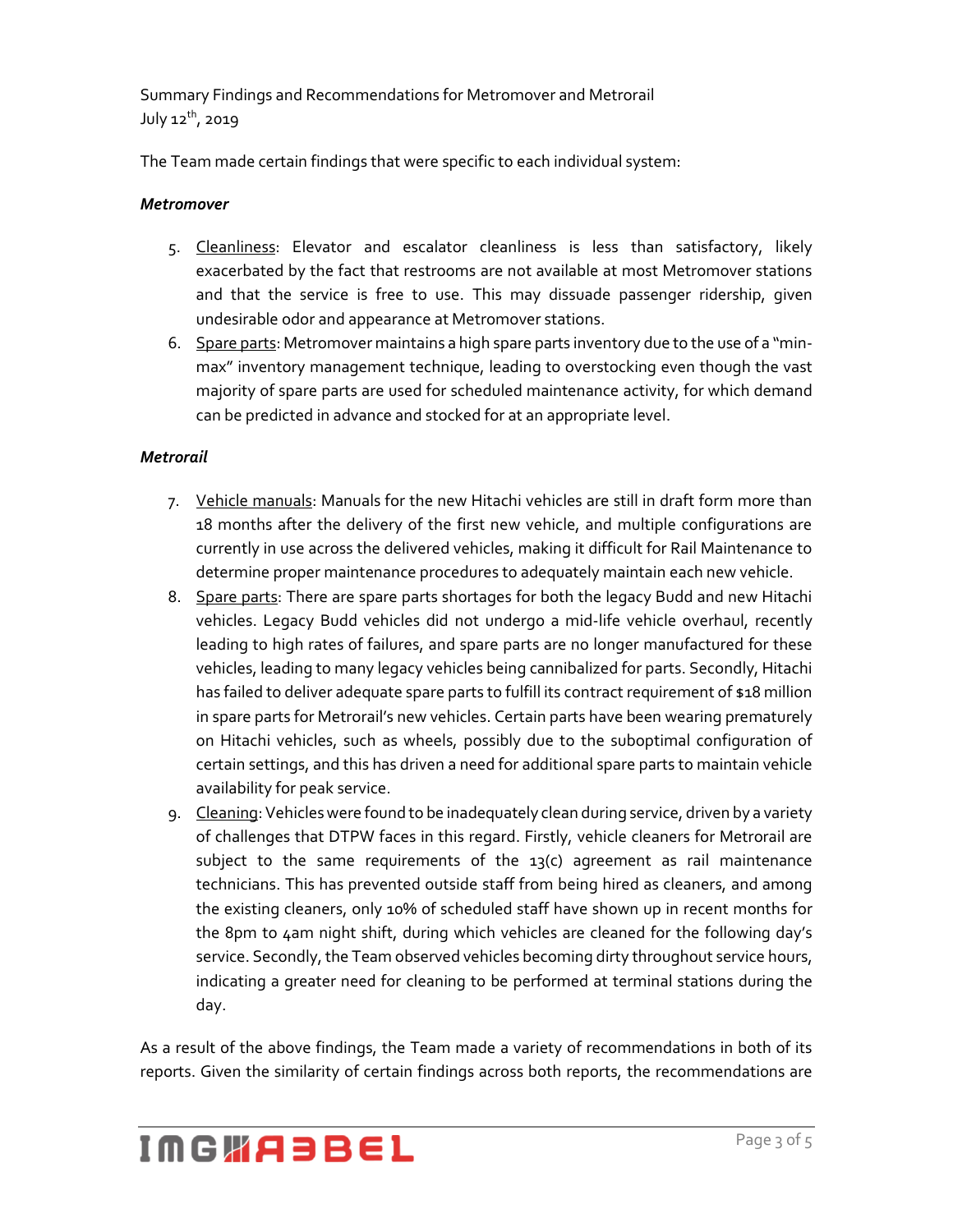grouped below into shared recommendations and those specific to Metromover or Metrorail. Certain recommendations specific to the individual systems could also be used across the two systems, and these are marked as such in parentheses.

### **Recommendations**

#### *Shared*

- 1. Institute minimum qualifications for hiring maintenance technicians at both Metrorail and Metromover to enable better preventive maintenance and preserve passenger safety.
- 2. Rationalize spare parts inventory, meaning a reduction for Metromover to a level that is commensurate with upcoming scheduled maintenance needs and an immediate increase for Metrorail to a level that enables adequate maintenance today, especially for the new Hitachi vehicles.
- 3. Revamp performance metrics reported upon to CITT to more closely align with passenger and safety outcomes. The Team makes a variety of recommendations on revising performance metrics in its report on Metrorail.
- 4. Improve the use of DTPW's EAMS asset management system for both Metromover and Metrorail, moving away from paper-based forms and enabling quantitative analysis on parts failures, vehicle-specific history, diagnostic measurements and readings, and labor hours spent to improve future preventive maintenance practices.
- 5. Produce realistic annual budgets for Metrorail and Metromover that meet the needs of the respective maintenance divisions and, at minimum, account for past actual spending.

### *Metromover*

- 6. Study the use of tablets as a tool for technicians to directly enter data into digital format instead of on paper forms that are later scanned by clerks (likely applicable for Metrorail as well).
- 7. Introduce "lean" manufacturing/maintenance practices, which could reduce labor hours required for any given maintenance work order (likely applicable for Metrorail as well).

### *Metrorail*

8. Finalize Hitachi manuals and link them to preventive maintenance inspection forms to enable technicians to understand and execute proper maintenance procedures for the new vehicles.